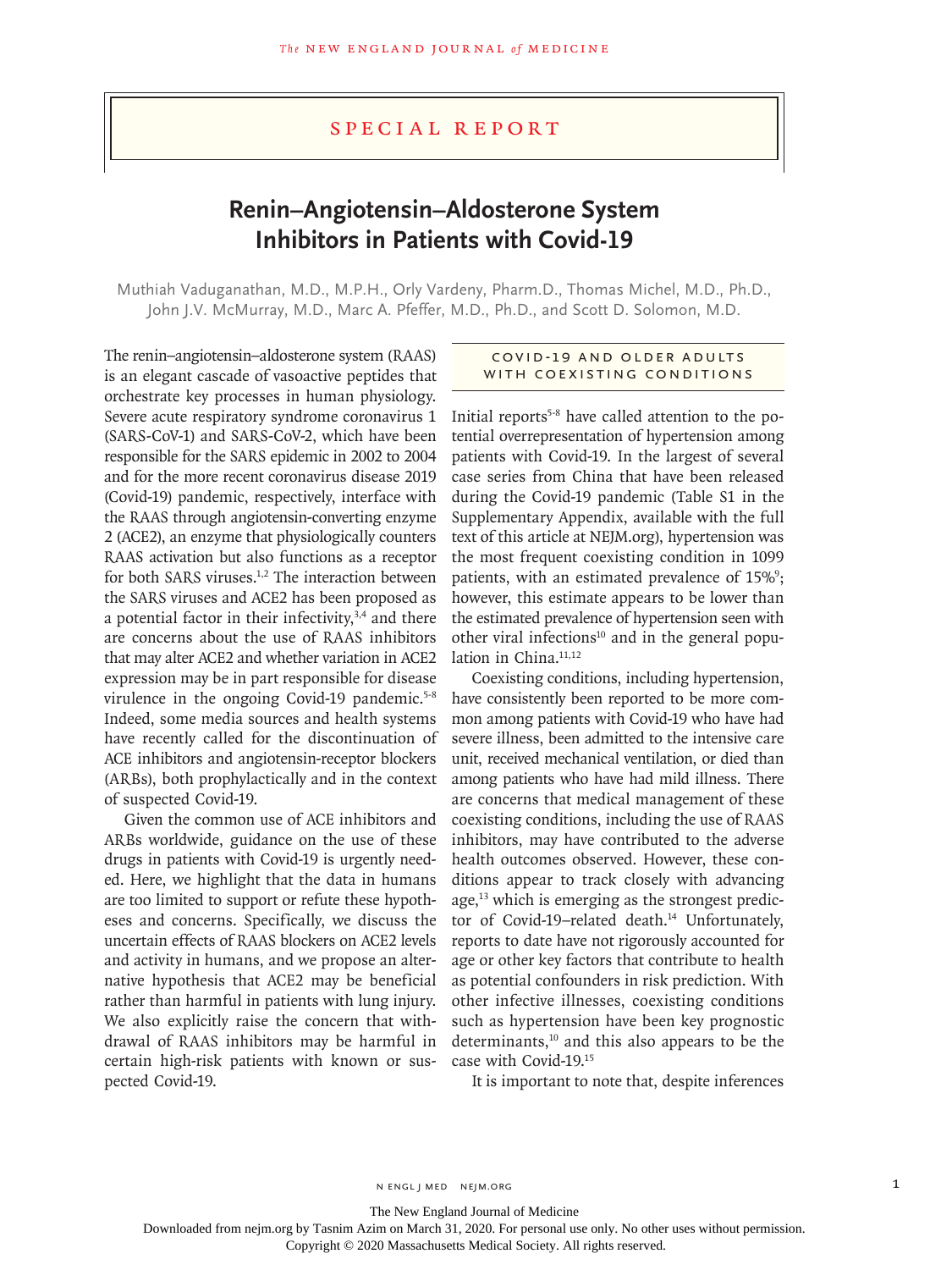about the use of background RAAS inhibitors, specific details have been lacking in studies (Table S1). Population-based studies have estimated that only 30 to 40% of patients in China who have hypertension are treated with any antihypertensive therapy; RAAS inhibitors are used alone or in combination in 25 to 30% of these treated patients.11,12 Given such estimates, only a fraction of patients with Covid-19, at least in China, are anticipated to have been previously treated with RAAS inhibitors. Data showing patterns of use of RAAS inhibitors and associated health outcomes that rigorously account for treatment indication and illness severity among patients with Covid-19 are needed.

#### UNCERTAIN EFFECTS OF RAAS Inhibitors on ACE2 in Humans

Tissue-specific and circulating components of the RAAS make up a complex intersecting network of regulatory and counterregulatory peptides (Fig. 1). ACE2 is a key counterregulatory enzyme that degrades angiotensin II to angiotensin-(1–7), thereby attenuating its effects on vasoconstriction, sodium retention, and fibrosis. Although angiotensin II is the primary substrate of ACE2, that enzyme also cleaves angiotensin I to angiotensin-(1–9) and participates in the hydrolysis of other peptides.<sup>16</sup> In studies in humans, tissue samples from 15 organs have shown that ACE2 is expressed broadly, including in the heart and kidneys, as well as on the principal target cells for SARS-CoV-2 (and the site of dominant injury), the lung alveolar epithelial cells.<sup>17</sup> Of interest, the circulating levels of soluble ACE2 are low and the functional role of ACE2 in the lungs appears to be relatively minimal under normal  $conditions<sup>18</sup>$  but may be up-regulated in certain clinical states.

Because ACE inhibitors and ARBs have different effects on angiotensin II, the primary substrate of ACE2, the effects of these agents on ACE2 levels and activity may be anticipated to differ. Despite substantial structural homology between ACE and ACE2, their enzyme active sites are distinct. As a result, ACE inhibitors in clinical use do not directly affect ACE2 activity.<sup>19</sup> Experimental animal models have shown mixed findings with respect to the effects of ACE inhibitors on ACE2 levels

or activity in tissue.20-25 Similarly, animal models have had inconsistent findings with respect to the effects of ARBs on ACE2, with some showing that ARBs may increase messenger RNA expression or protein levels of ACE2 in tissue $21,26-34$  and others showing no effect.<sup>23</sup>

In contrast to available animal models, there are few studies in humans regarding the effects of RAAS inhibition on ACE2 expression. In one study, the intravenous administration of ACE inhibitors in patients with coronary artery disease did not influence angiotensin-(1–7) production, a finding that calls into question whether ACE inhibitors have any direct effects on ACE2-directed angiotensin II metabolism.35 Similarly, in another study, among patients with hypertension, angiotensin-(1–7) levels appeared to be unaffected after initial treatment with the ACE inhibitor captopril; however, with exposure to captopril monotherapy over a period of 6 months, angioten $sin-(1-7)$  levels increased.<sup>36</sup> Furthermore, few studies have examined plasma ACE2 activity or urinary ACE2 levels in patients who have received long-term treatment with RAAS inhibitors. In cross-sectional studies involving patients with heart failure,<sup>37</sup> atrial fibrillation,<sup>38</sup> aortic stenosis,<sup>39</sup> and coronary artery disease,<sup>40</sup> plasma ACE2 activity was not higher among patients who were taking ACE inhibitors or ARBs than among untreated patients. In a longitudinal cohort study involving Japanese patients with hypertension, urinary ACE2 levels were higher among patients who received long-term treatment with the ARB olmesartan than among untreated control patients, but that association was not observed with the ACE inhibitor enalapril or with other ARBs (losartan, candesartan, valsartan, and telmisartan).41 Previous treatment with ACE inhibitors was associated with increased intestinal messenger RNA levels of ACE2 in one study, but that association was not observed with  $ARBs^{25}$ ; data are lacking regarding the effects of RAAS inhibitors on lung-specific expression of ACE2.

These seemingly conflicting data indicate the complexity underlying RAAS responses to pathway modulators and reinforce the concept that findings from preclinical models may not readily translate to human physiology. Such data do suggest that effects on ACE2 should not be assumed to be uniform across RAAS inhibitors or even in

2 N ENGL J MED NEJM.ORG

The New England Journal of Medicine

Downloaded from nejm.org by Tasnim Azim on March 31, 2020. For personal use only. No other uses without permission.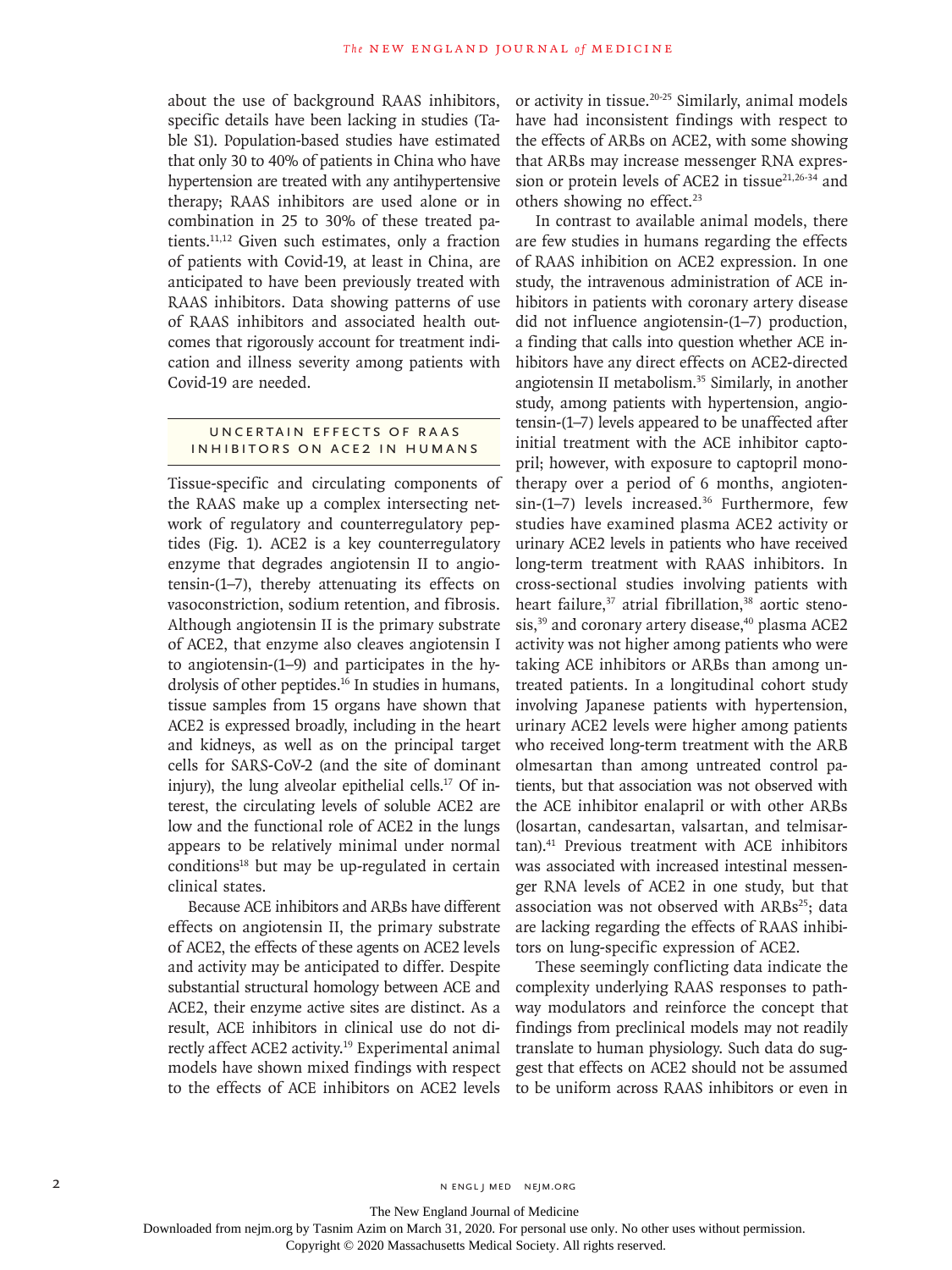

response to therapies within a given drug class.<sup>41</sup> It is important to note that the plasma ACE2 level may not be a reliable indicator of the activity of the full-length membrane-bound form, in part because ACE2 is shed from the membrane, a process that appears to be separately regulated by an endogenous inhibitor. $42$  In addition to the degree of expression, the biologic relevance of ACE2 may vary according to tissue and clinical state. Unfortunately, data showing the effects of ACE inhibitors, ARBs, and other RAAS inhibitors on lung-specific expression of ACE2 in experimental animal models and in humans are lacking. Furthermore, even if RAAS inhibitors modify ACE2 levels or activity (or both) in target tissue beds, clinical data are lacking to indicate whether this would in turn facilitate greater engagement and entry of SARS-CoV-2 spike protein. Further mechanistic studies in humans are needed to better define the unique interplay between SARS-CoV-2 and the RAAS network.

#### POTENTIAL FOR BENEFIT RATHER THAN Harm of RAAS Blockers in Covid-19

SARS-CoV-2 appears not only to gain initial entry through ACE2 but also to subsequently downregulate ACE2 expression such that the enzyme is unable to exert protective effects in organs. It has been postulated but unproven that unabated angiotensin II activity may be in part responsible for organ injury in Covid-19.<sup>43,44</sup> After the initial engagement of SARS-CoV-2 spike protein, there is subsequent down-regulation of ACE2 abundance

The New England Journal of Medicine

Downloaded from nejm.org by Tasnim Azim on March 31, 2020. For personal use only. No other uses without permission.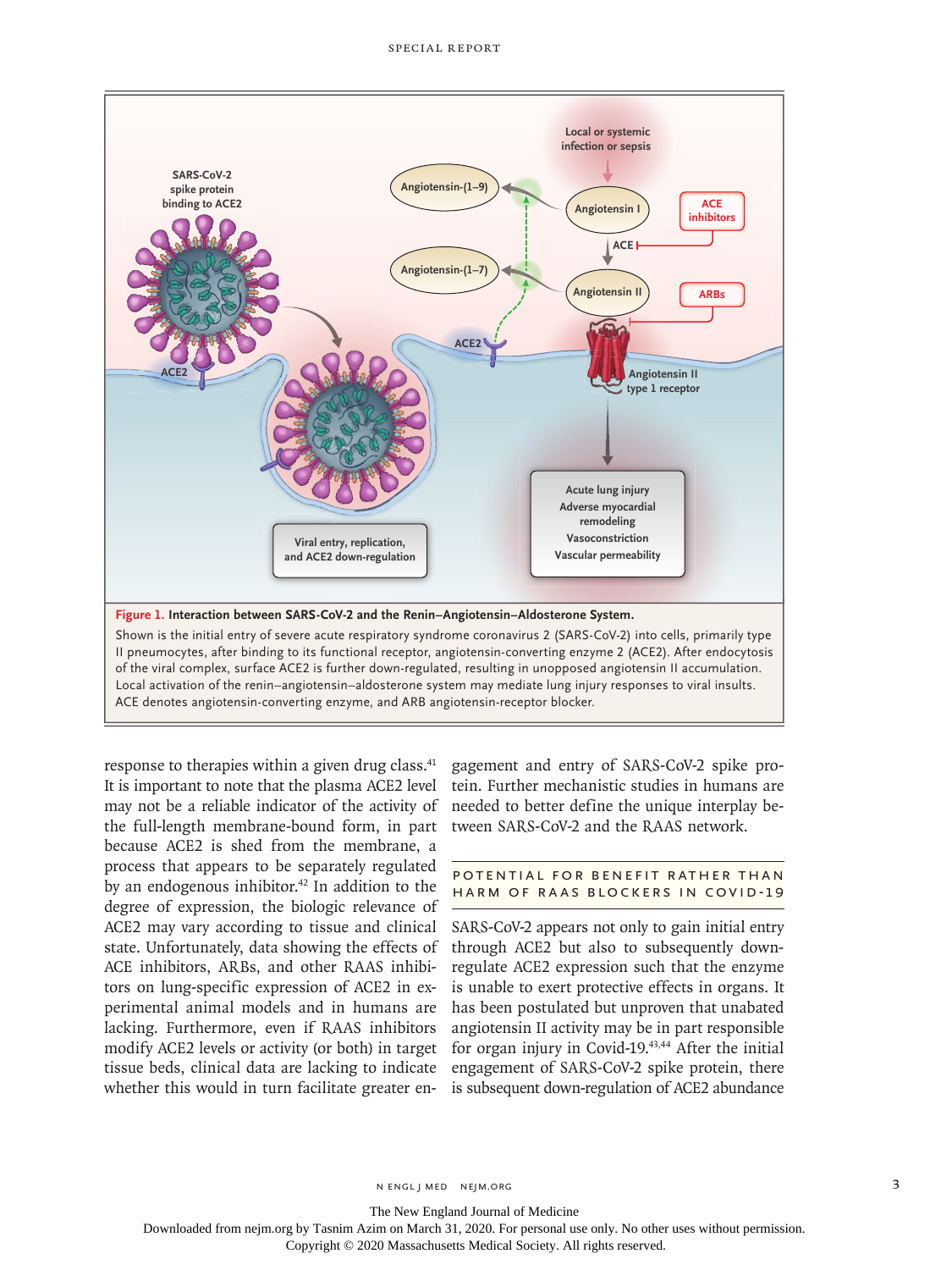on cell surfaces.45 Continued viral infection and replication contribute to reduced membrane ACE2 expression, at least in vitro in cultured cells.<sup>46</sup> Down-regulation of ACE2 activity in the lungs facilitates the initial neutrophil infiltration in response to bacterial endotoxin<sup>47</sup> and may result in unopposed angiotensin II accumulation and local RAAS activation. Indeed, in experimental mouse models, exposure to SARS-CoV-1 spike protein induced acute lung injury, which is limited by RAAS blockade.<sup>45</sup> Other mouse models have suggested that dysregulation of ACE2 may mediate acute lung injury that is secondary to virulent strains of influenza<sup>48,49</sup> and respiratory syncytial virus.50 In a small study, patients with Covid-19 appeared to have elevated levels of plasma angiotensin II, which were in turn correlated with total viral load and degree of lung injury.<sup>44</sup> Restoration of ACE2 through the administration of recombinant ACE2 appeared to reverse this devastating lung-injury process in preclinical models of other viral infections<sup>49,50</sup> and safely reduced angiotensin II levels in a phase 2 trial evaluating acute respiratory distress syndrome in humans.<sup>51</sup>

Dysregulated ACE2 may theoretically also attenuate cardioprotection in the context of myocardial involvement and abnormal pulmonary hemodynamics<sup>52,53</sup> in Covid-19. Markers of myocardial injury have been shown to be elevated during the disease course of Covid-1954 and to increase rapidly with clinical deterioration and preceding death.<sup>14</sup> Many viruses are cardiotropic, and subclinical viral myocarditis is commonly seen in viremia associated with a wide range of infectious agents. ACE2 has a well-recognized role in myocardial recovery and injury response; in one study, ACE2 knockout in animal models contributed to adverse left ventricular remodeling in response to acute injury driven by angiotensin II.55 In autopsies of patients who died from SARS, 35% of heart samples showed the presence of viral RNA, which in turn was associated with reduced ACE2 protein expression.<sup>56</sup> Administration of recombinant ACE2 normalizes angiotensin II levels in human explanted hearts with dilated cardiomyopathy.57 These hypotheses have prompted trials to test whether the provision of recombinant ACE2 protein may be beneficial in restoring balance to the RAAS network and potentially preventing organ injury (ClinicalTrials

.gov number, NCT04287686). In addition, paired trials of losartan as a treatment for Covid-19 are being conducted among patients who have not previously received treatment with a RAAS inhibitor and are either hospitalized (NCT04312009) or not hospitalized (NCT04311177).

#### MAINTENANCE OF RAAS INHIBITORS WITH KNOWN OR SUSPECTED COVID-19

Despite these theoretical uncertainties regarding whether pharmacologic regulation of ACE2 may influence the infectivity of SARS-CoV-2, there is clear potential for harm related to the withdrawal of RAAS inhibitors in patients in otherwise stable condition. Covid-19 is particularly severe in patients with underlying cardiovascular diseases,<sup>9</sup> and in many of these patients, active myocardial injury, $14,54,58-60$  myocardial stress, $59$  and cardiomyopathy<sup>59</sup> develop during the course of illness. RAAS inhibitors have established benefits in protecting the kidney and myocardium, and their withdrawal may risk clinical decompensation in high-risk patients.

Although rates of heart failure have been infrequently reported in epidemiologic reports from China to date, the prevalence of heart failure among critically ill patients with Covid-19 in the United States may be high  $(>40\%)$ .<sup>59</sup> In the Quinapril Heart Failure Trial, among patients with chronic symptomatic heart failure, withdrawal of quinapril resulted in a progressive decline in clinical status.<sup>61</sup> In the TRED-HF trial, among asymptomatic patients with heart failure with recovered left ventricular ejection fraction, the phased withdrawal of medical therapy (including RAAS inhibitors) resulted in rapid relapse of dilated cardiomyopathy.<sup>62</sup> In addition, RAAS inhibitors are a cornerstone of therapy after myocardial infarction: maintenance of therapy in the days to weeks after the index event has been shown to reduce early mortality.<sup>63</sup> Among patients with unstable clinical status, myocardial injury associated with Covid-19 may pose even higher early risks after withdrawal of RAAS inhibitors.

Withdrawal of RAAS inhibitors that are being administered for the management of hypertension may be less risky than withdrawal of RAAS inhibitors that are being administered for conditions in which they are considered guideline-

The New England Journal of Medicine

Downloaded from nejm.org by Tasnim Azim on March 31, 2020. For personal use only. No other uses without permission.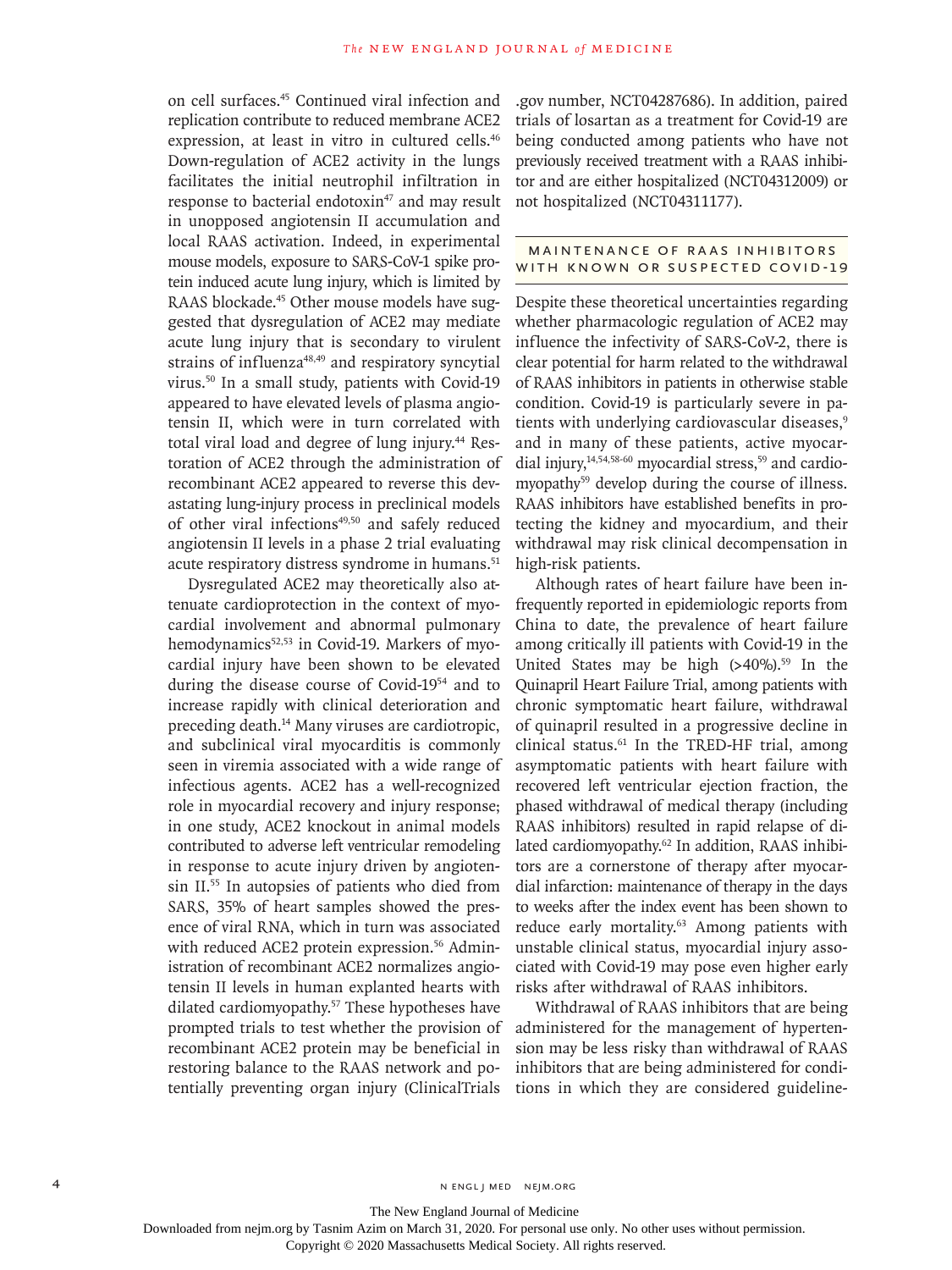challenges. Switching from a RAAS inhibitor to another antihypertensive therapy in a stable ambulatory patient may require careful follow-up to avoid rebound increases in blood pressure. In addition, selection of dose-equivalent antihypertensive therapies may be challenging in practice and may be patient-dependent. Even small and short-lived periods of blood pressure instability after a therapeutic change have been associated with excess cardiovascular risk.<sup>64-66</sup> This may be an especially important consideration in patients with Covid-19, which appears to result in a state of RAAS activation,<sup>44</sup> and in settings (e.g., China) where baseline blood-pressure control is infrequently reached at the population level. $11,12$ 

The effects of withdrawing RAAS inhibitors or switching treatments are uncertain among patients with chronic kidney disease. Although reported rates of chronic kidney disease appear to be low among hospitalized patients with Covid-19 in China (1 to 3%) (Table S1), the prevalence may be higher among patients who are critically ill and among those in other geographic regions.<sup>59</sup> Many patients have varying degrees of acute kidney injury during illness.14,67,68 For these high-risk patients, individualized treatment decisions regarding the maintenance of RAAS inhibitors that

#### **Key Points Related to the Interplay between Covid-19 and the Renin–Angiotensin–Aldosterone System**

- ACE2, an enzyme that physiologically counters RAAS activation, is the functional receptor to SARS-CoV-2, the virus responsible for the Covid-19 pandemic
- Select preclinical studies have suggested that RAAS inhibitors may increase ACE2 expression, raising concerns regarding their safety in patients with Covid-19
- Insufficient data are available to determine whether these observations readily translate to humans, and no studies have evaluated the effects of RAAS inhibitors in Covid-19
- Clinical trials are under way to test the safety and efficacy of RAAS modulators, including recombinant human ACE2 and the ARB losartan in Covid-19
- Abrupt withdrawal of RAAS inhibitors in high-risk patients, including those who have heart failure or have had myocardial infarction, may result in clinical instability and adverse health outcomes
- Until further data are available, we think that RAAS inhibitors should be continued in patients in otherwise stable condition who are at risk for, being evaluated for, or with Covid-19

directed therapy but may be associated with other are guided by hemodynamic status, renal function, and clinical stability are recommended.

> On the basis of the available evidence, we think that, despite the theoretical concerns and uncertainty regarding the effect of RAAS inhibitors on ACE2 and the way in which these drugs might affect the propensity for or severity of Covid-19, RAAS inhibitors should be continued in patients in otherwise stable condition who are at risk for, are being evaluated for, or have Covid-19 (see text box), a position now supported by multiple specialty societies (Table S2). Although additional data may further inform the treatment of high-risk patients with Covid-19, clinicians need to be cognizant of the unintended consequences of prematurely discontinuing proven therapies in response to hypothetical concerns that may be based on incomplete experimental evidence.<sup>69</sup>

> Disclosure forms provided by the authors are available with the full text of this article at NEJM.org.

> From the Cardiovascular Division, Brigham and Women's Hospital, and Harvard Medical School, Boston (M.V., T.M., M.A.P., S.D.S.); the Center for Care Delivery and Outcomes Research, Minneapolis VA Health Care System, and University of Minnesota, Minneapolis (O.V.); and the British Heart Foundation Cardiovascular Research Centre, University of Glasgow, Glasgow, United Kingdom (J.J.V.M.). Address reprint requests to Dr. Solomon at the Cardiovascular Division, Brigham and Women's Hospital, 75 Francis St., Boston, MA 02115, or at ssolomon@ bwh.harvard.edu.

This article was published on March 30, 2020, at NEJM.org.

**1.** Li W, Moore MJ, Vasilieva N, et al. Angiotensin-converting enzyme 2 is a functional receptor for the SARS coronavirus. Nature 2003;426:450-4.

**2.** Hoffmann M, Kleine-Weber H, Schroeder S, et al. SARS-CoV-2 cell entry depends on ACE2 and TMPRSS2 and is blocked by a clinically proven protease inhibitor. Cell 2020 March 4 (Epub ahead of print).

**3.** Li W, Zhang C, Sui J, et al. Receptor and viral determinants of SARS-coronavirus adaptation to human ACE2. EMBO J 2005; 24:1634-43.

**4.** Wrapp D, Wang N, Corbett KS, et al. Cryo-EM structure of the 2019-nCoV spike in the prefusion conformation. Science 2020;367:1260-3.

**5.** Fang L, Karakiulakis G, Roth M. Are patients with hypertension and diabetes mellitus at increased risk for COVID-19 infection? Lancet Respir Med 2020 March 11 (Epub ahead of print).

**6.** Sommerstein R, Gräni C. Preventing a COVID-19 pandemic: ACE inhibitors as a potential risk factor for fatal COVID-19. BMJ 2020;368:m810 (https://www.bmj.com/content/368/bmj.m810/rr-2).

**7.** Esler M, Esler D. Can angiotensin receptor-blocking drugs perhaps be harmful in the COVID-19 pandemic? J Hypertens 2020 March 11 (Epub ahead of print).

**8.** Diaz JH. Hypothesis: angiotensin-converting enzyme inhibitors and angiotensin receptor blockers may increase the risk of severe COVID-19. J Travel Med 2020 March 18 (Epub ahead of print).

The New England Journal of Medicine

Downloaded from nejm.org by Tasnim Azim on March 31, 2020. For personal use only. No other uses without permission.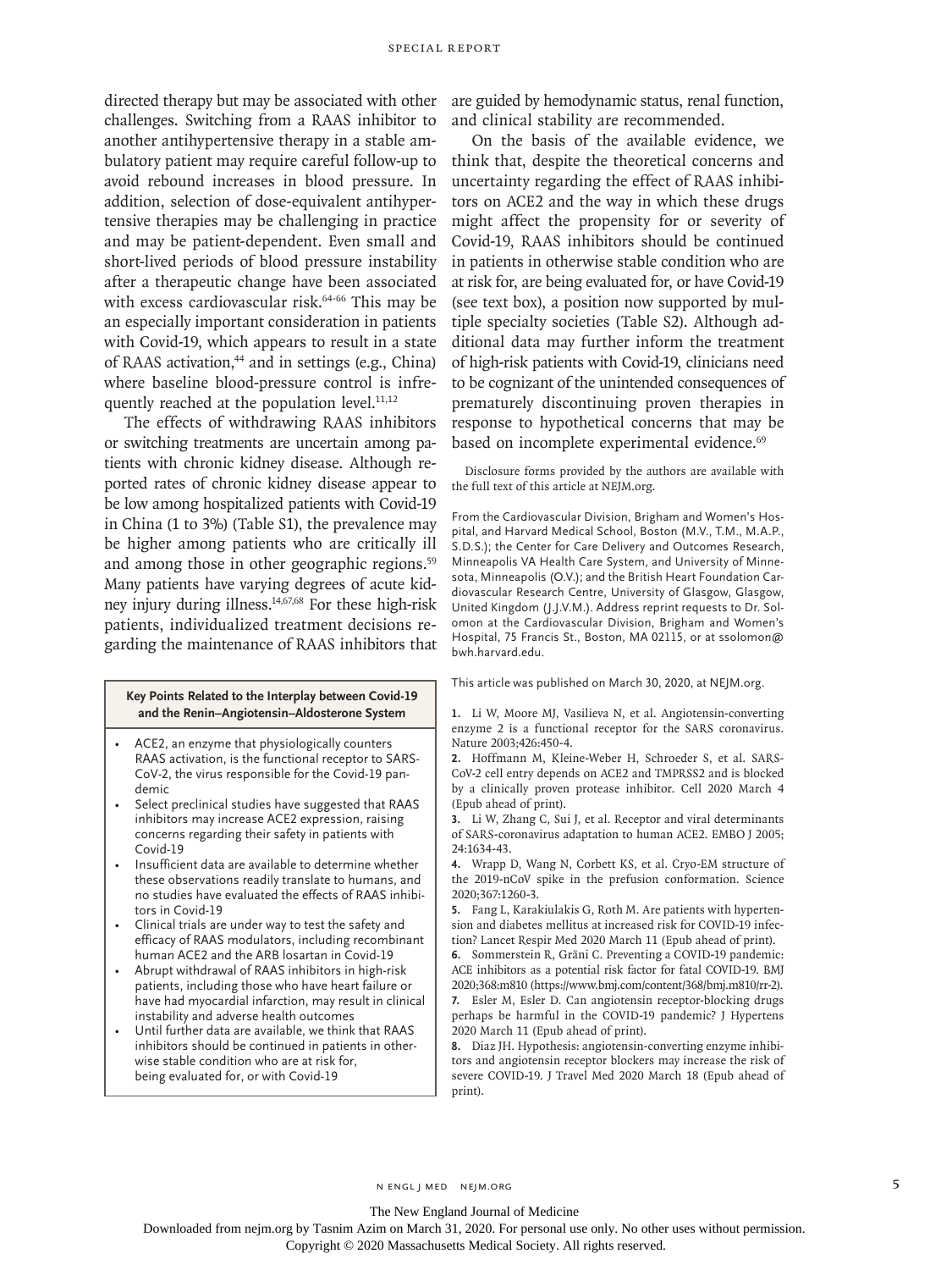**9.** Guan W, Ni Z, Hu Y, et al. Clinical characteristics of coronavirus disease 2019 in China. N Engl J Med. DOI: 10.1056/ NEJMoa2002032.

**10.** Al-Baadani AM, Elzein FE, Alhemyadi SA, Khan OA, Albenmousa AH, Idrees MM. Characteristics and outcome of viral pneumonia caused by influenza and Middle East respiratory syndrome-coronavirus infections: a 4-year experience from a tertiary care center. Ann Thorac Med 2019;14:179-85.

**11.** Wang Z, Chen Z, Zhang L, et al. Status of hypertension in China: results from the China Hypertension Survey, 2012-2015. Circulation 2018;137:2344-56.

**12.** Lu J, Lu Y, Wang X, et al. Prevalence, awareness, treatment, and control of hypertension in China: data from 1·7 million adults in a population-based screening study (China PEACE Million Persons Project). Lancet 2017;390:2549-58.

**13.** Wu JT, Leung K, Bushman M, et al. Estimating clinical severity of COVID-19 from the transmission dynamics in Wuhan, China. Nat Med 2020 (https://www.nature.com/articles/s41591 -020-0822-7).

**14.** Zhou F, Yu T, Du R, et al. Clinical course and risk factors for mortality of adult inpatients with COVID-19 in Wuhan, China: a retrospective cohort study. Lancet 2020 March 11 (Epub ahead of print).

**15.** Yang J, Zheng Y, Gou X, et al. Prevalence of comorbidities in the novel Wuhan coronavirus (COVID-19) infection: a systematic review and meta-analysis. Int J Infect Dis 2020 March 12 (Epub ahead of print).

**16.** Vickers C, Hales P, Kaushik V, et al. Hydrolysis of biological peptides by human angiotensin-converting enzyme-related carboxypeptidase. J Biol Chem 2002;277:14838-43.

**17.** Hamming I, Timens W, Bulthuis MLC, Lely AT, Navis GJ, van Goor H. Tissue distribution of ACE2 protein, the functional receptor for SARS coronavirus: a first step in understanding SARS pathogenesis. J Pathol 2004;203:631-7.

**18.** Serfozo P, Wysocki J, Gulua G, et al. Ang II (angiotensin II) conversion to angiotensin-(1-7) in the circulation is POP (prolyloligopeptidase)-dependent and ACE2 (angiotensin-converting enzyme 2)-independent. Hypertension 2020;75:173-82. **19.** Rice GI, Thomas DA, Grant PJ, Turner AJ, Hooper NM. Evaluation of angiotensin-converting enzyme (ACE), its homologue

ACE2 and neprilysin in angiotensin peptide metabolism. Biochem J 2004;383:45-51.

**20.** Hamming I, van Goor H, Turner AJ, et al. Differential regulation of renal angiotensin-converting enzyme (ACE) and ACE2 during ACE inhibition and dietary sodium restriction in healthy rats. Exp Physiol 2008;93:631-8.

**21.** Ferrario CM, Jessup J, Chappell MC, et al. Effect of angiotensin-converting enzyme inhibition and angiotensin II receptor blockers on cardiac angiotensin-converting enzyme 2. Circulation 2005;111:2605-10.

**22.** Ocaranza MP, Godoy I, Jalil JE, et al. Enalapril attenuates downregulation of angiotensin-converting enzyme 2 in the late phase of ventricular dysfunction in myocardial infarcted rat. Hypertension 2006;48:572-8.

**23.** Burchill LJ, Velkoska E, Dean RG, Griggs K, Patel SK, Burrell LM. Combination renin-angiotensin system blockade and angiotensin-converting enzyme 2 in experimental myocardial infarction: implications for future therapeutic directions. Clin Sci (Lond) 2012;123:649-58.

**24.** Burrell LM, Risvanis J, Kubota E, et al. Myocardial infarction increases ACE2 expression in rat and humans. Eur Heart J 2005; 26:369-75.

**25.** Vuille-dit-Bille RN, Camargo SM, Emmenegger L, et al. Human intestine luminal ACE2 and amino acid transporter expression increased by ACE-inhibitors. Amino Acids 2015;47:693-705. **26.** Soler MJ, Ye M, Wysocki J, William J, Lloveras J, Batlle D. Localization of ACE2 in the renal vasculature: amplification by angiotensin II type 1 receptor blockade using telmisartan. Am J Physiol Renal Physiol 2009;296:F398-F405.

**27.** Sukumaran V, Veeraveedu PT, Gurusamy N, et al. Olmesartan attenuates the development of heart failure after experimental autoimmune myocarditis in rats through the modulation of ANG 1-7 Mas receptor. Mol Cell Endocrinol 2012;351:208-19.

**28.** Lakshmanan AP, Thandavarayan RA, Watanabe K, et al. Modulation of AT-1R/MAPK cascade by an olmesartan treatment attenuates diabetic nephropathy in streptozotocin-induced diabetic mice. Mol Cell Endocrinol 2012;348:104-11.

**29.** Sukumaran V, Veeraveedu PT, Lakshmanan AP, et al. Olmesartan medoxomil treatment potently improves cardiac myosininduced dilated cardiomyopathy via the modulation of ACE-2 and ANG 1-7 Mas receptor. Free Radic Res 2012;46:850-60.

**30.** Ishiyama Y, Gallagher PE, Averill DB, Tallant EA, Brosnihan KB, Ferrario CM. Upregulation of angiotensin-converting enzyme 2 after myocardial infarction by blockade of angiotensin II receptors. Hypertension 2004;43:970-6.

**31.** Igase M, Strawn WB, Gallagher PE, Geary RL, Ferrario CM. Angiotensin II AT1 receptors regulate ACE2 and angiotensin-(1-7) expression in the aorta of spontaneously hypertensive rats. Am J Physiol Heart Circ Physiol 2005;289:H1013-H1019.

**32.** Zhong J-C, Ye J-Y, Jin H-Y, et al. Telmisartan attenuates aortic hypertrophy in hypertensive rats by the modulation of ACE2 and profilin-1 expression. Regul Pept 2011;166:90-7.

**33.** Sukumaran V, Veeraveedu PT, Gurusamy N, et al. Cardioprotective effects of telmisartan against heart failure in rats induced by experimental autoimmune myocarditis through the modulation of angiotensin-converting enzyme-2/angiotensin 1-7/mas receptor axis. Int J Biol Sci 2011;7:1077-92.

**34.** Sukumaran V, Tsuchimochi H, Tatsumi E, Shirai M, Pearson JT. Azilsartan ameliorates diabetic cardiomyopathy in young db/ db mice through the modulation of ACE-2/ANG 1-7/Mas receptor cascade. Biochem Pharmacol 2017;144:90-9.

**35.** Campbell DJ, Zeitz CJ, Esler MD, Horowitz JD. Evidence against a major role for angiotensin converting enzyme-related carboxypeptidase (ACE2) in angiotensin peptide metabolism in the human coronary circulation. J Hypertens 2004;22:1971-6.

**36.** Luque M, Martin P, Martell N, Fernandez C, Brosnihan KB, Ferrario CM. Effects of captopril related to increased levels of prostacyclin and angiotensin-(1-7) in essential hypertension. J Hypertens 1996;14:799-805.

**37.** Epelman S, Shrestha K, Troughton RW, et al. Soluble angiotensin-converting enzyme 2 in human heart failure: relation with myocardial function and clinical outcomes. J Card Fail 2009;15:565-71.

**38.** Walters TE, Kalman JM, Patel SK, Mearns M, Velkoska E, Burrell LM. Angiotensin converting enzyme 2 activity and human atrial fibrillation: increased plasma angiotensin converting enzyme 2 activity is associated with atrial fibrillation and more advanced left atrial structural remodelling. Europace 2017;19: 1280-7.

**39.** Ramchand J, Patel SK, Kearney LG, et al. Plasma ACE2 activity predicts mortality in aortic stenosis and is associated with severe myocardial fibrosis. JACC Cardiovasc Imaging 2020;13:655-64.

**40.** Ramchand J, Patel SK, Srivastava PM, Farouque O, Burrell LM. Elevated plasma angiotensin converting enzyme 2 activity is an independent predictor of major adverse cardiac events in patients with obstructive coronary artery disease. PLoS One 2018; 13(6):e0198144.

**41.** Furuhashi M, Moniwa N, Mita T, et al. Urinary angiotensinconverting enzyme 2 in hypertensive patients may be increased by olmesartan, an angiotensin II receptor blocker. Am J Hypertens 2015;28:15-21.

**42.** Lambert DW, Yarski M, Warner FJ, et al. Tumor necrosis factor-α convertase (ADAM17) mediates regulated ectodomain shedding of the severe-acute respiratory syndrome-coronavirus (SARS-CoV) receptor, angiotensin-converting enzyme-2 (ACE2). J Biol Chem 2005;280:30113-9.

**43.** Gurwitz D. Angiotensin receptor blockers as tentative SARS-

6 **n** engl j med nejm.org neighbors in the neutral media  $\frac{1}{2}$  media  $\frac{1}{2}$  media  $\frac{1}{2}$  media  $\frac{1}{2}$  media  $\frac{1}{2}$  media  $\frac{1}{2}$  media  $\frac{1}{2}$  media  $\frac{1}{2}$  media  $\frac{1}{2}$  media  $\frac{1}{2}$  media  $\frac{1$